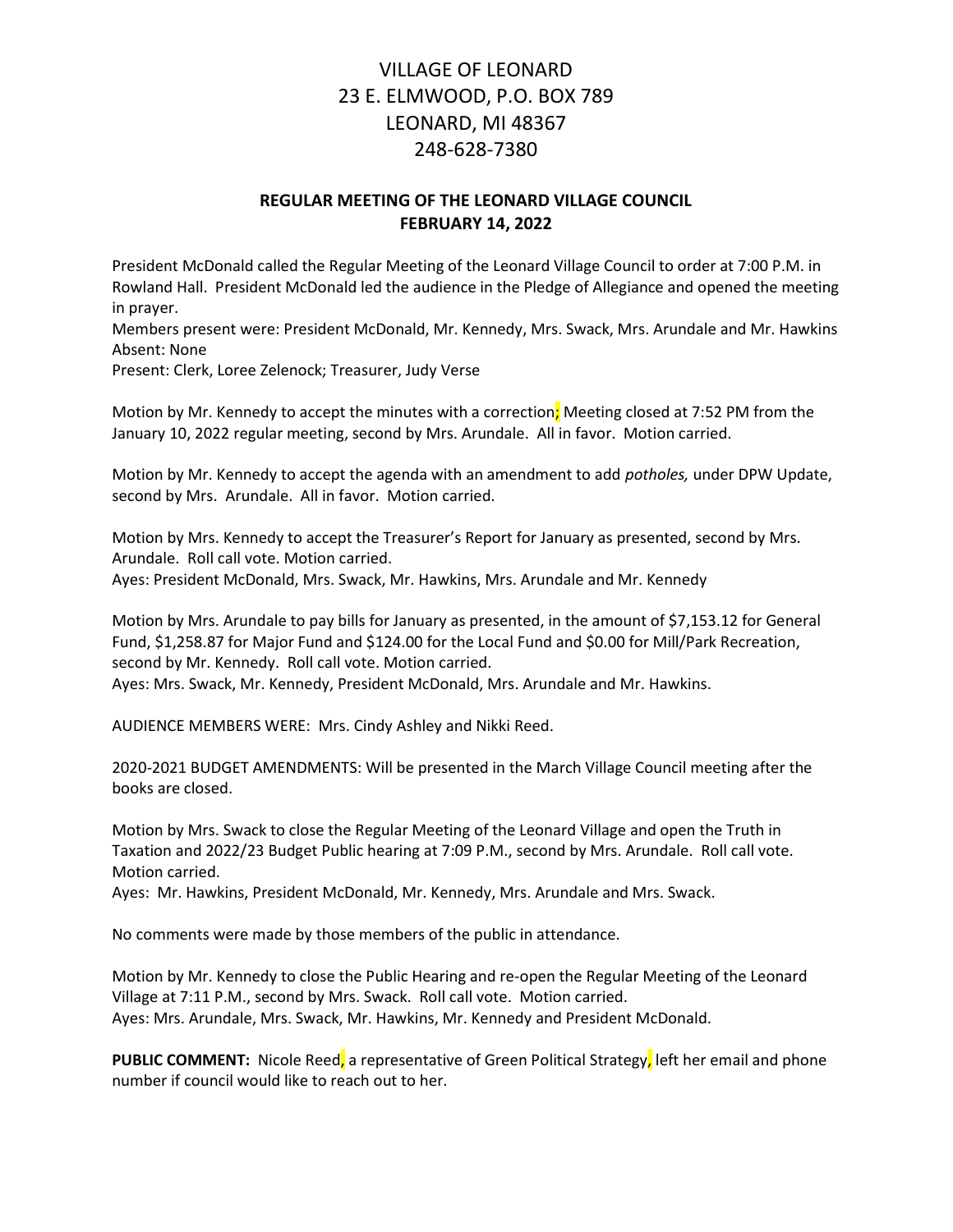### NEW BUSINESS:

2022-23 Budget: The Village tax millage will remain at 7 mills. Increased compensation for Trustees, Planning Commissioners and Administrative Officials will add approximately \$4,000 to the overall budget. The last time compensation was increased was 1996. Motion by Mr. Kennedy to adopt the 2022-23 budget as presented, second by Mrs. Swack. Roll call vote. Motion carried.

Ayes: President McDonald, Mr. Hawkins, Mr. Kennedy, Mrs. Swack and Mrs. Arundale.

Village Ordinance for salary and meeting payment: Motion by Mrs. Arundale to adopt code amendment ordinance 1.010, Chapter 2, Section 2.5 of the code of ordinances; compensation of Village Officers, second by Mr. Kennedy. Roll call vote. Motion carried. Ayes: Mrs. Swack, President McDonald, Mr. Kennedy, Mrs. Arundale and Mr. Hawkins.

 Motion by Mr. Kennedy to adopt a resolution of compensation for appointed planning commissioners of the Village of Leonard, second by Mrs. Arundale. Roll call vote. Motion carried.

Ayes: Mr. Hawkins, Mrs. Arundale, Mr. Kennedy, President McDonald and Mrs. Swack.

Mileage reimbursement 58.5 cents per mile: Motion by Mrs. Arundale to adhere to the new IRS standard mileage rate of 58.5 cents per mile for work use, second by Mr. Kennedy. Roll call vote. Motion carried.

Ayes: Mrs. Arundale, Mr. Hawkins, Mrs. Swack, President McDonald and Mr. Kennedy

ARPA Policy and Project: The American Recovery Plan Act provides relief funds for local governments that have been negatively impacted by the coronavirus pandemic. These funds can be used to make necessary investment in water sewer and broadband infrastructure. \$21,000 in funds The Village of Leonard received has not been allocated so far. Approximately \$42,000 in total funds are available if we select the standard deduction, allowing the village more flexibility on how the funds is allocated. Motion by Mr. Kennedy to approve the standard deduction of ARPA funds and apply the funds to drains and sewers, second by Mrs. Swack. All in favor. Motion carried.

Village Council and Committee calendar adoption for 2022-23: Motion by Mrs. Arundale to adopt the 2022-23 meeting calendars for NOTA, The Village Council, OACC, Polly Ann Trail Management Council, Planning Commission, Strawberry Festival Committee & Decorating Committee, second by Mrs. Swack. All in favor. Motion carried.

 CDBG MHR approval: An urgent matter came to the attention of President McDonald on February  $7<sup>th</sup>$  where a terminally ill grant eligible resident had a heating outage and could not afford repairs. Time was of the essence to have a heating contractor make repairs before incurring further damage. Application paperwork was completed by the resident and will be submitted upon approval from council. Motion by Mrs. Arundale to approve the application for assistance for 98 East Elmwood, second by Mrs. Swack. All in favor. Motion carried.

OLD BUSINESS: Sewer Study Update: The Village is in the early stages of planning and Rowe Professional Services continues to evaluate the feasibility and costs involved in a sanitary sewer system.